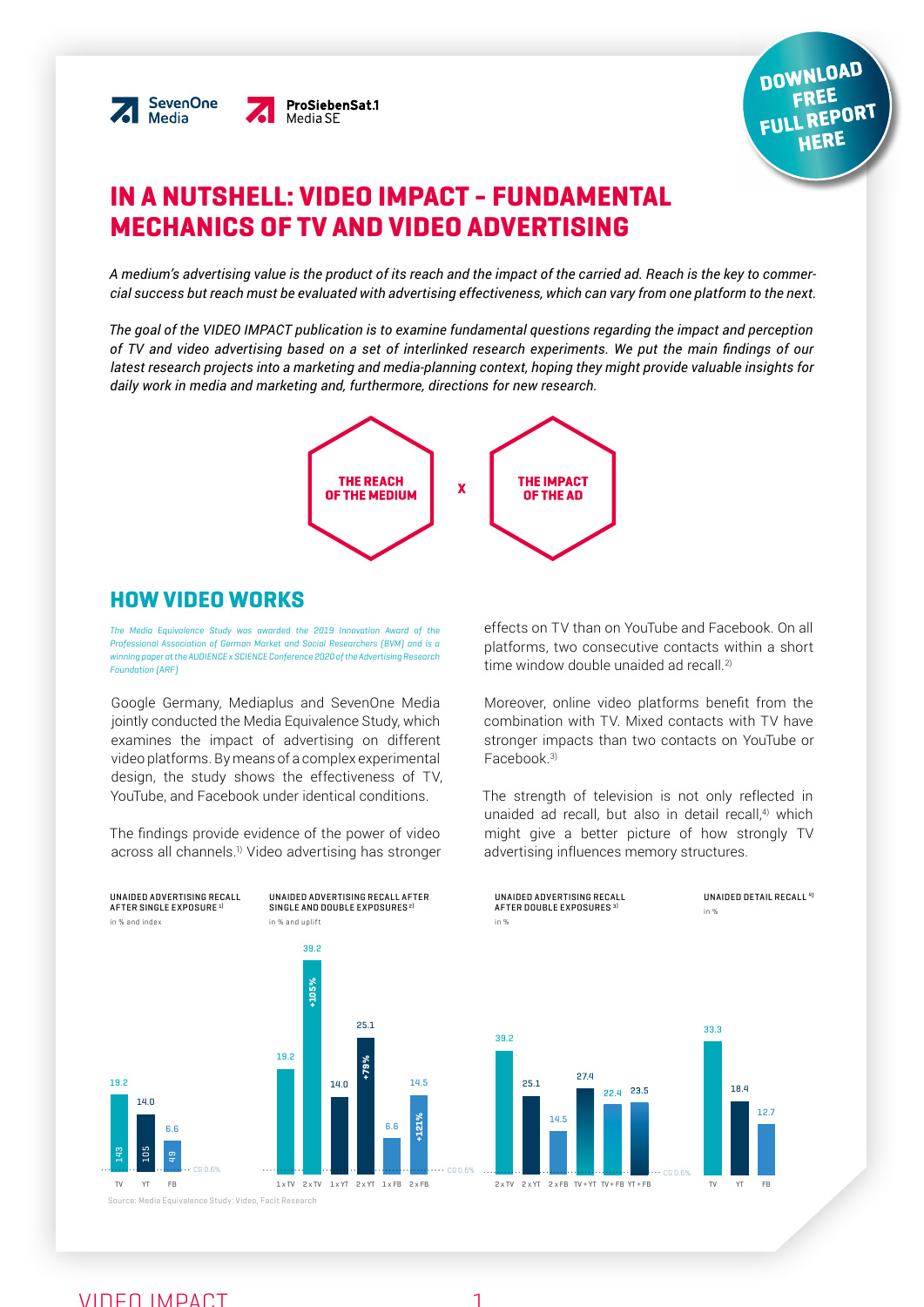### www.video-impact.de

# HOW VIDEO IS PERCEIVED

*The In-Home Video Study was a winning paper at the AUDIENCE X SCIENCE Conference 2019 of the Advertising Research Foundation (ARF)*

The In-Home Video Study gives a conclusive explanation why advertising effectiveness differs so strongly between the different video platforms. It examines whether the specific reception situations (lean-back / lean forward) influence how content and how advertising are perceived.

Visual attention, activation and emotional response were measured with biometric methods. To conduct the experiment under conditions as realistic and natural as possible, measurements took place in the homes of a hundred test subjects while they were viewing video on their own devices and in familiar environment.

Advertising achieves the highest visual attention in lean-back mode.<sup>5)</sup> In lean-forward mode, users are less likely to pay attention and more frequently skip ads or scroll them away.

TV watching takes place in a relaxed atmosphere. Advertising is part of the TV experience. Content and advertising achieve similar levels of activation.<sup>6)</sup> This facilitates advertising effectiveness.

On the other hand, while using editorial content in lean-forward mode, high levels of activation are attained. Advertising, however, can impair the usage experience. This may impose a high risk that it will be actively avoided. Activation falls off abruptly, and this has an adverse effect on its processing.

MORE VISUAL ATTENTION TO ADVERTISING IN LEAN-BACK MODE 5) Visual focus on the screen



TV ADVERTISING DOESN'T DISTURB THE VIEWING EXPERIENCE 6) Activation in microsiemens (µS)



| <b>LEAN-</b><br><b>FORWARD</b> | Activation | High<br>involvement | Large discrepancy in<br>activation between<br>editorial content and<br>advertising | Advertising is perceived<br>as an interruption:<br>higher risk of avoidance |
|--------------------------------|------------|---------------------|------------------------------------------------------------------------------------|-----------------------------------------------------------------------------|
| <b>LEAN-</b><br><b>BACK</b>    | Relaxation | Low<br>involvement  | Low discrepancy in<br>activation between<br>editorial content and<br>advertising   | Advertising flows along<br>with the program:<br>lower risk of avoidance     |

#### LEAN-FORWARD AND LEAN-BACK MODE

## VIDEO IMPACT 2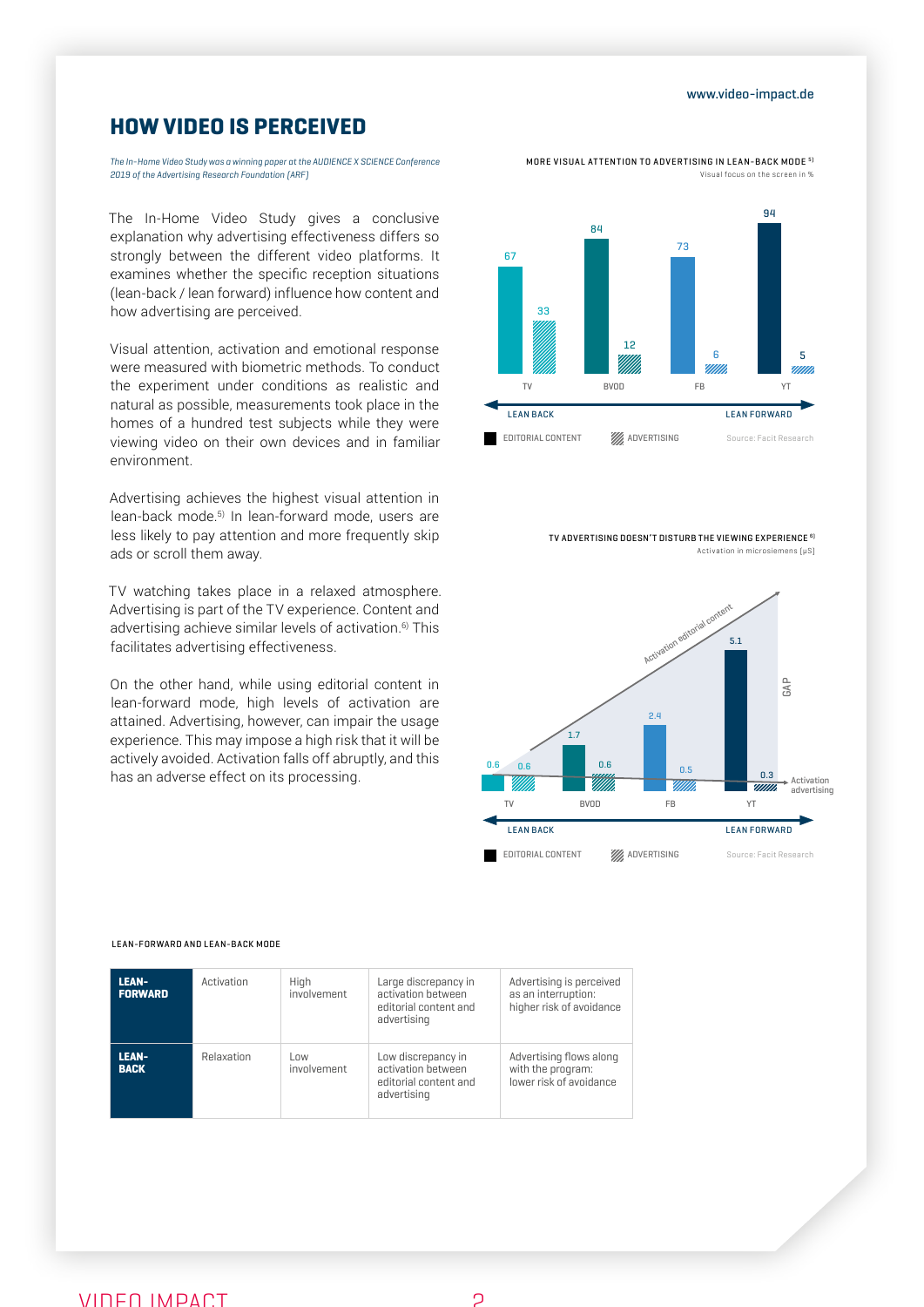# HOW VIDEO IS SEEN

The depth-psychological Deep Insights Study builds on the findings of the In-Home Video Study. Based on a combination of different qualitative methods, different mental states formed by the different personal motives while using TV and video platforms were identified. The influence of mental states and personal motives on content and advertising perception was analyzed.

The results show that people watch TV mainly for three reasons. It is a motivator when dealing with tiresome obligations, it provides big and exciting TV events and it is a reward and a way to relax in leanback mode after the work is done. In these moods, those surveyed accepted TV advertising to a great

extent. Advertising flows along with the program and is an integral part of the TV experience. $7$ 

YouTube users on the other hand are looking for everyday help or emotional relief. They want to find a quick explanation of how something works or they want to briefly escape their current situation, for instance by watching a funny video.

They are looking for a cognitive or emotional shortcut. When viewers are taking a shortcut, advertising forces them to take a detour. In these usage states, YouTube users consider advertising to be disruptive.<sup>8)</sup> This reinforces the findings of the In-Home Video Study, which showed an abrupt loss of activation as soon as advertising started.

## MEDIA USAGE STATES – TV7)

| <b>GET THINGS DONE</b>                      | <b>HAVE THINGS DONE</b>                        | <b>SEE THINGS HAPPEN</b>                     |
|---------------------------------------------|------------------------------------------------|----------------------------------------------|
| • Productive secondary activity             | · Lean-back state: deliberate setup, downtime, | • Central, very emotional state of mind;     |
| · Function: companionship, community;       | movie theatre atmosphere, relaxation           | original time and livewatching are important |
| motivating, supportive, participating       | · Function: reward after activities.           | • Function: enjoying the excitement,         |
| in life                                     | ritualization in daily life                    | immediacy, being there                       |
| · Advertising: open to product information, | · Advertising: open to brand messages,         | • Advertising: openness for breaks of the    |
| interesting and new products                | storytelling                                   | events; sponsoring accepted                  |

Source: Rheingold Salon

### MEDIA USAGE STATES – YOUTUBE8)

| HOW TO DO THINGS                                                                                                           | <b>HOW TO FEEL SOMETHING</b>                                                                                       | THINGS TO LISTEN TO                                                                        | <b>WHAT THINGS TO SEE</b>                                                               |
|----------------------------------------------------------------------------------------------------------------------------|--------------------------------------------------------------------------------------------------------------------|--------------------------------------------------------------------------------------------|-----------------------------------------------------------------------------------------|
| · Tutorials, assistance<br>• Cognitive shortcuts<br>· Advertising: often annoying,<br>should match the specific<br>content | • Emotional short videos, memes<br>• Emotional shortcuts<br>• Advertising: open to brand<br>messages, storytelling | • Music and concerts<br>· Background use, watching<br>music videos, concerts and<br>events | · Trailers/ films<br>• Advertising: trailers themselves<br>are perceived as advertising |

Source: Rheingold Salon

# HOW VIDEO SELLS

*The Field Test was a winning paper at the AUDIENCE X SCIENCE Conference 2018 of the Advertising Research Foundation (ARF)*

The Field Test complements the findings of the studies above with the factor reach and determines sales and brand effects. Above all, in this controlled experiment, the impact of TV and online video was examined under real-life conditions.

With an A/B test design, two real campaigns in real markets were evaluated to see what impact online video and TV as advertising platforms have on sales and branding under identical conditions. The campaigns were either played out exclusively via TV or via online video in different test areas.

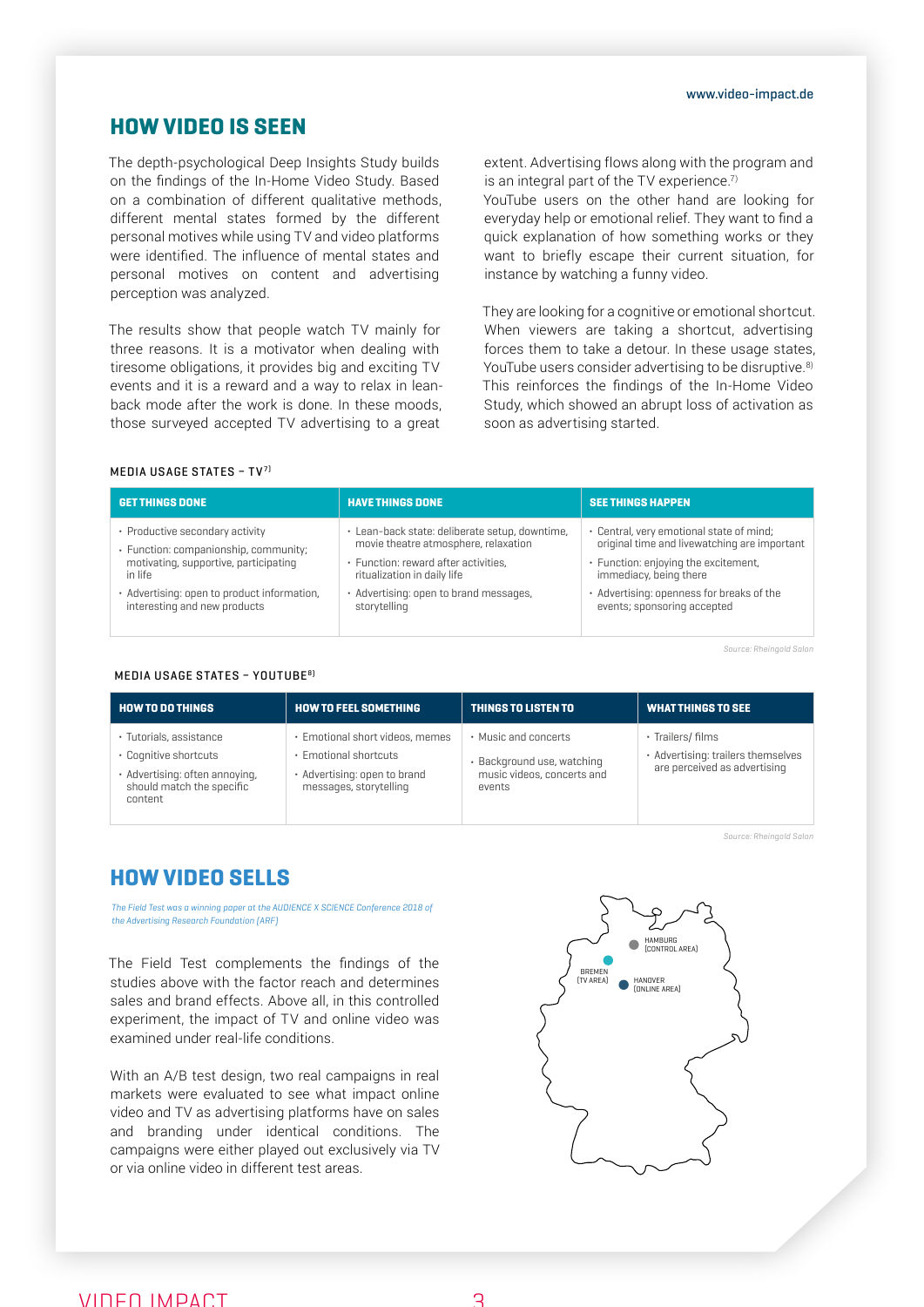### www.video-impact.de

The results show that both media strategies have strong branding effects. However, the TV campaign is more successful than online video in all surveyed branding indicators.<sup>9)</sup>

Moreover, the study reveals the strong sales effects of TV and proves a fundamental advantage of mass marketing compared to targeting. While the selective playout of advertising in the online campaign focuses on a previously defined target group, advertising in the high-reach medium TV generates many additional exposures outside the core target group which obviously generates incremental sales.<sup>10)</sup>

Since most brands have a broad base of potential buyers, overly narrow targeting can be a disadvantage.

#### BRANDING AND SALES BENEFIT MOSTLY FROM TV

Emmi Caffè Latte: Post-Phase vs. Pre-Phase 9)

|                               | <b>ONLINE</b> | τv      |
|-------------------------------|---------------|---------|
| Top-of-mind brand awareness   | $+21%$        | $+67%$  |
| Unaided brand awareness       | $+4%$         | $+71%$  |
| Aided brand awareness         | $+13%$        | $+35%$  |
| Aided advertising recall      | $+20%$        | $+167%$ |
| Image to be the market leader | $+7%$         | + 24%   |

Source: Kantar TNS



Newly launched yoghurt brand: Ø sales per week, Index



# WHY BRANDS NEED REACH

*The ROI Analyzer was a winning paper at the 2013 Audience Measurement 8.0 Conference of the Advertising Research Foundation (ARF)*

Many empirical studies have investigated the relationship between buyer penetration, loyalty and market success. It has been proved that addressing a broad audience can stimulate brand growth much more effectively than concentrating on a narrowly defined customer segment. There is a strong correlation between a brand's market success and its buver base.<sup>11)</sup>

Buyer penetration offers a much stronger explanation for brand strength than purchase frequency because most brands are bought only occasionally. Many potential customers do not buy them at all.12) To grow a brand, it is more promising to aim for more sales in the large group of non-customers and occasional buyers rather than trying to encourage the smaller



BRANDS GROW WITH THE ACQUISITION OF NEW CUSTOMERS $^{\text{11}}$ 



Basis: 2,205 brands; 12 brands saw an increase in sales quantities and/or customers of more than 100% and have been hidden.

Source: GfK household panel ConsumerScan 7/2012 to 6/2013 and 7/2013 to 6/2014